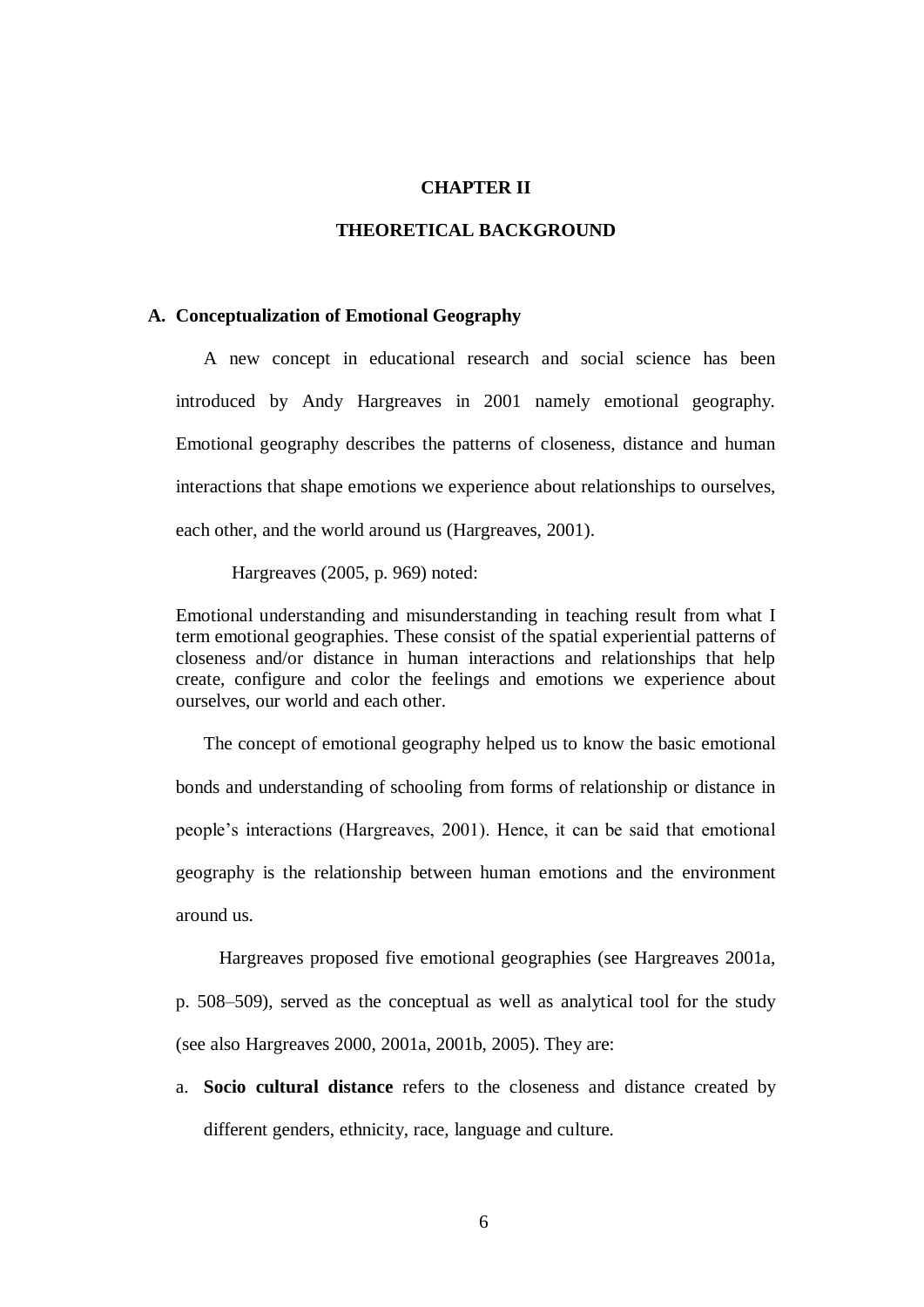- b. **Moral distance** refers to the closeness and distance created by different purposes and senses of accomplishment in professional practice.
- c. **Professional distance** refers to the closeness and distance created by different understandings of the norms of professionalism and professional practice.
- d. **Physical distance** refers to the closeness and distance created by time and space; teaching is a busy job with little time for teachers or tutors to collaborate. A learning community provides time and space for this to happen and create an opportunity for "emotional understanding" of each other's work (Denzin, 1984, p. 1)
- e. **Political distance** refers to the closeness and distance created by different understandings of power and they are bound up with people's experience of power and powerlessness.

There are three caveats to statements regarding emotional geographies of teaching. According to Hargreaves (2001), first there are no natural or universal rules of emotional geography in teaching. Second, the emotional geographies of human interaction are not only physical phenomena, and third, distance and closeness are not just structural or cultural conditions that shape the interactions between people.

In conclusion, the concept of emotional geography talking about the relationship between human emotions and the environment around us will give perspective on how teaching practice would involve human emotions in the process. Hargreaves (2001) also argued that the learning process is not merely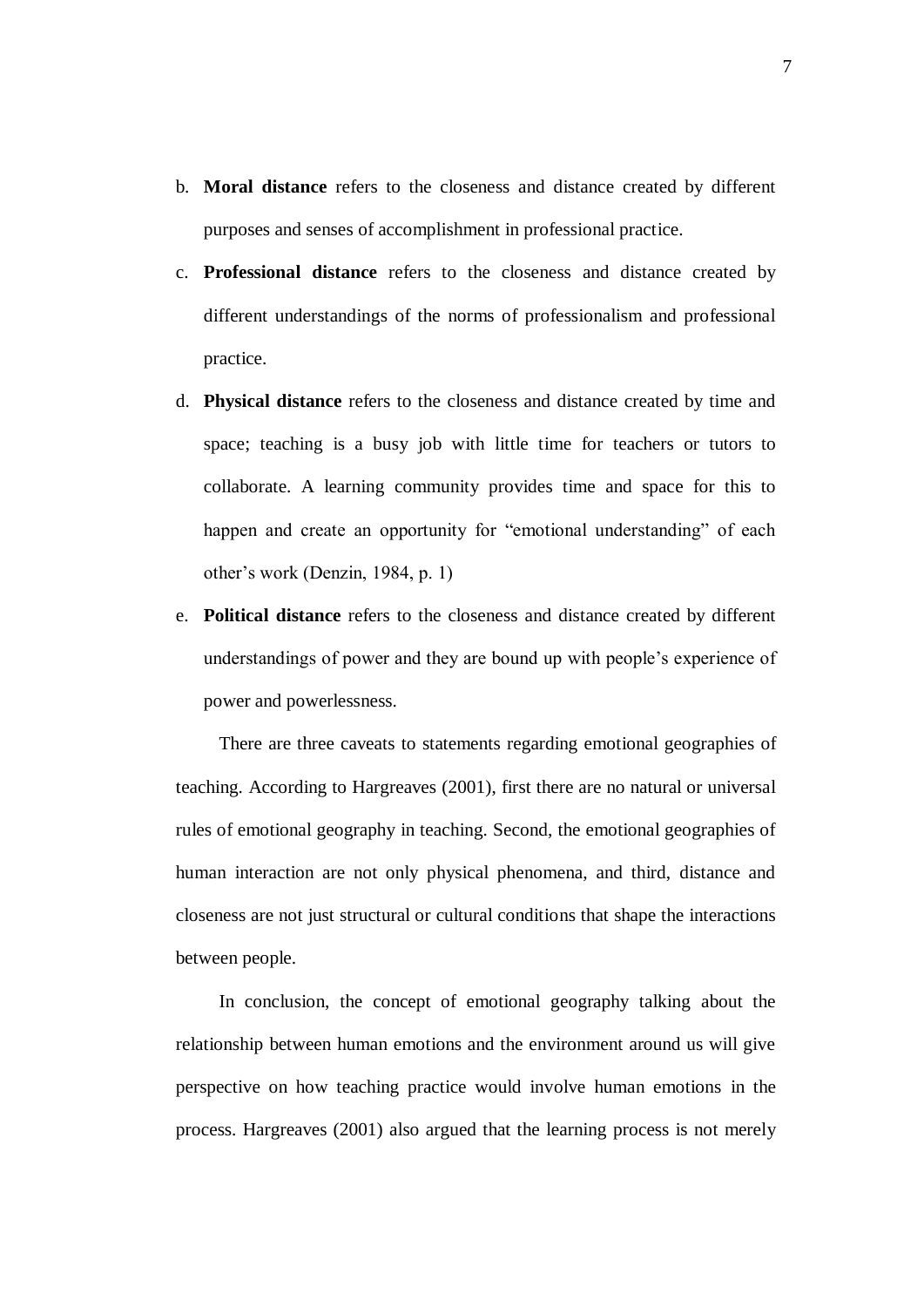emotional practices, but it is always emotional in good or bad characters, intentionally or unintentionally. Hence, this study is worth conducting.

In addition, the concept would be discussed through 5 concepts by Hargreaves; sociocultural, moral, professional, physical, and political in order to give a wide and complete perspective on how emotion is involved in the teaching practices.

## **B. English Immersion**

Rugasken (2009) argued that English immersion has been motivated largely by the researcher in mostly using quantitative study (as cited in Rugasken and Harris, 2015; Aswad, 2017; Hashim, 2006; Qiang and Siegel, 2012; Banwell & Sasaki, 2017). First system was conducted in Canada in the 1950's called the "French Immersion System" and it was introduced in China by Xi'an in 1996. (Qiang and Siegel, 2014). Additionally, English immersion courses have been offered in private language institutes such as English immersion camp as a short-term program and school-wide immersion programs (Jeon, 2012). In this case, students do not need to bring or use a dictionary to speak in grammar based. Shiratori (2017) as cited in Banwell and Sasaki (2017) has found that "the experiences and the environment created by immersion camps in Hokkaido also had a positive effect on the participants' confidence, interest and motivation, similar to the results from overseas language program" (p. 2).

English Immersion Programme can be formal and informal learning and English is mostly 'used in all interaction as media of instruction for any part, or